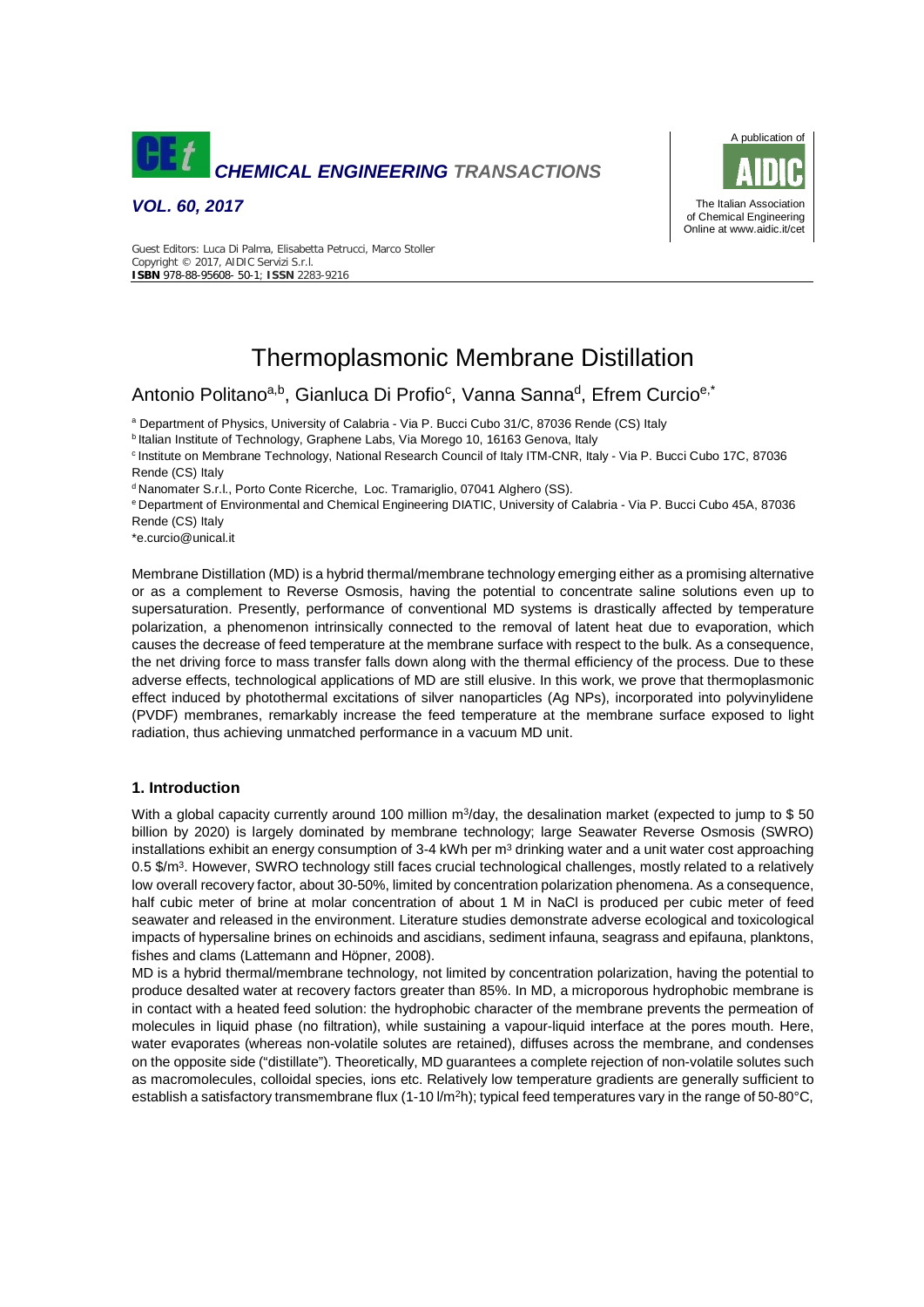allowing the efficient recycle of low-grade or waste heat streams, as well as the use of alternative energy sources such as solar, wind or geothermal (Al-Obaidani et al., 2008; Curcio et al., 2005; Majidi Salehi et al., 2016). The ability of MD to concentrate an aqueous solution up to supersaturation has been also exploited for the crystallization of biomolecules and active pharmaceutical ingredients (Curcio et al., 2016, Di Profio et al., 2007, Di Profio et al., 2010). Tufa et al. (2015) proposed a hybrid MD/ Reverse Electrodialysis system for simultaneous production of water and energy from SWRO brines, thus implementing the concept of low energy and near-zero liquid discharge in seawater desalination.

Since the last decade, MD reached the demonstration stage. However, the development of advanced membrane materials able to enhance its energy efficiency is considered as a necessary step before the technological implementation at large industrial scale. Specifically, when operating with conventional microporous hydrophobic membranes, the temperature at the feed interface decreases as a consequence of the latent heat flow associated to the evaporation of volatile molecules (generally water). This adverse phenomenon, known as "temperature polarization", significantly reduces the net driving force to the mass transport and, ultimately, drastically decreases the overall efficiency of MD.

Recently, incorporation of metal nanoparticles (NPs) into polymeric films (mixed matrix membranes) has emerged as an efficient way to apply the concept of localized plasmonic heating to membrane separation (Politano et al., 2016). Thermoplasmonics, i.e. the thermal heating associated with optically resonant plasmonic excitations in metal NPs, is based on the control of nanoscale thermal hotspots by light irradiation (Baffou et al, 2013). Plasmonic NPs, acting as ideal confined nanosources of heat within polymeric membranes, allow converting absorbed light radiation into heat, thus increasing the temperature of the medium surrounding the membrane interface and potentially overcoming limitations related to thermal polarization.

The heat generation rate depends on the morphology (temperature increase is proportional to the second power of the NP radius) and physical properties of the metal; Ag NPs, under plasmon resonance conditions, generate heat about ten times stronger than Au NPs (Lee et al., 2004).

In this work, we investigate the thermoplasmonic heating effect promoted by Ag NPs incorporated into microporous polyvinylidene (PVDF) membranes with the aim to design an innovative photo-thermally induced MD unit. The impact of localized heating on transmembrane flux and temperature profiles for a 0.5 M NaCl solution, conventionally mimicking seawater salinity, is reported and discussed.

## **2. Materials and Methods**

Ag nanoparticles (Ag NPs) were synthesized by the chemical reduction method with sodium citrate as metal precursor; in a typical experiment, 100 mL of 1 mM AgNO<sub>3</sub> aqueous solution was heated to boiling point and 10 mL of trisodium citrate aqueous solution (1 wt %) was injected.

Microporous membranes in flat-sheet configuration containing Ag NPs were prepared by nonsolvent-induced phase inversion: PVDF homopolymer powder Solef®6010 (Solvay, Italy) was mixed at room temperature with a mixture of Ag NPs in dimethylformamide (DMF) in appropriate amount to modulate Ag NPs content, and then cast on a glass plate by automated casting machine (Elcometer) using knife with gap of 150 µm, and then immersed in a water bath at 20°C. After washing with ethanol in order to remove residual traces of solvent or additives, membranes were dried in oven at 60 °C under vacuum for 24 h.

UV-VIS spectra of Ag NPs dispersed in DMF (30% w/w) with dilution factor of 200 indicated a maximum absorbance intensity around 410 nm, not far from the plasmon resonance wavelength of Ag NPs in water (Hutter *et al.*, 2001). The maximum absorbance wavelength was not significantly affected by the polymer surrounding, with a shift from 420 to 430 nm detected when increasing NPs content from 15 to 25%w/w, respectively.

SEM analysis (Quanta 200 F FEI Philips) of cross-section of the hand-made (Figure 1.a-d) indicated that membranes have a asymmetric structure, with macrovoids generally extended over 40% c.a of the membrane thickness. Morphological and physico-chemical properties of prepared membranes are reported in Table 1.

| Membrane code     | Contact angle (°)       | Thickness (um) | Porosity (%) | Pore size $(\mu m)$ |
|-------------------|-------------------------|----------------|--------------|---------------------|
| Unloaded PVDF-REF | $86.3 \pm 2.5^{\circ}$  | $64 + 11$      | 27           | $0.45 \pm 0.05$     |
| PVDF-15% Ag NPs   | $83.6 \pm 3.9^\circ$    | 72+14          | 32           | $0.22 \pm 0.03$     |
| PVDF-20% Ag NPs   | $81.4 \pm 0.74^{\circ}$ | $65+12$        | 36           | $0.38 \pm 0.04$     |

*Table 1: Main properties of investigated membranes*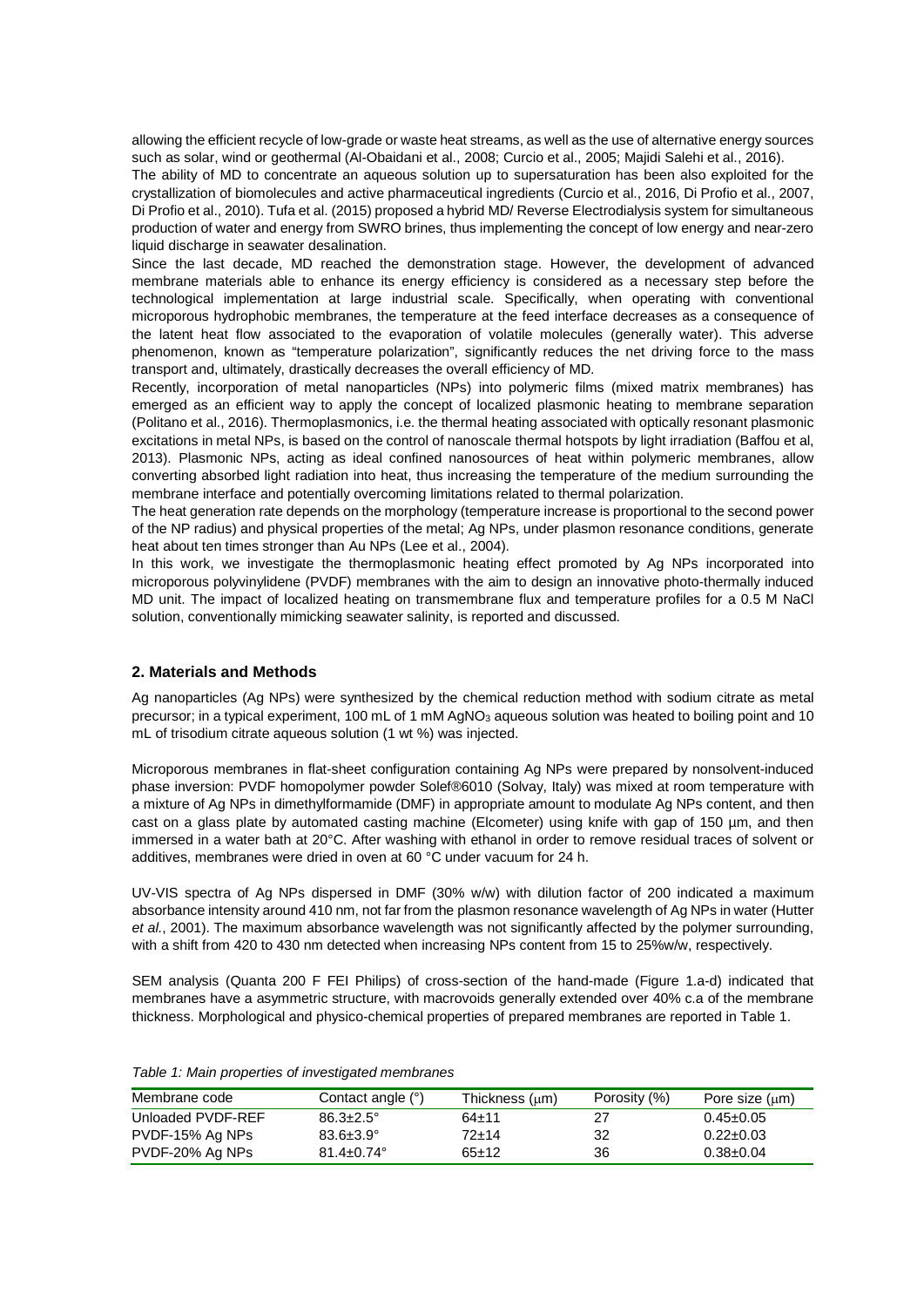| <b>NPs</b><br><b>PVDF-25%</b><br>. | C <sup>c</sup><br>יי<br>JIJ.U | o∪±1≎ | ົ<br><u>__</u> | ∩⊑<br>. ن |
|------------------------------------|-------------------------------|-------|----------------|-----------|
|                                    |                               |       |                |           |



*Figure 1: SEM micrographs of the investigated membranes. Cross-section of: a) unloaded PVDF; b) PVDF-15% Ag NPs; c) PVDF-20% Ag NPs; d) PVDF-25% Ag NPs.* 

The MD setup (schematized in Figure 2) consists of a dead-end cell with effective membrane area of 21.24 cm<sup>2</sup>, with a quartz window mounted and sealed at the centre of the top lid. A high-pressure UV mercury lamp (Helios Ital Quartz srl) with peak wavelength of 366 nm and viewing angle of 90°, connected to GR.E. 500W portable power generator, was put above this quartz window and used to irradiate the membrane surface. Feed solution (0.5 M NaCl) was recirculated at 20 l/h by digital peristaltic pump Masterflex L/S (Cole Parmer, US). Temperature was monitored by Oakton Acorn® K-type thermocouple probe (Cole-Palmer, US) with response time of 15 sec and resolution of ±0.1°C. The system was operated under vacuum pressure of 20 mbar and initial feed temperature of 30°C (Vacuum Membrane Distillation, VMD) .

Permeate conductivity was measured by YSI Model 3200 conductivity meter at 20°C (range: 0 to 49.99 μS/cm, accuracy: ±0.50% full scale, resolution:0.01 μS/cm). Absence of Ag NPs in the permeate was confirmed by Dynamic Light Scattering (90Plus Particle Size Analyzer, Brookhaven Instruments Corporation, US), by sampling 50μL of condensed VMD distillate in disposable plastic cells at room temperature.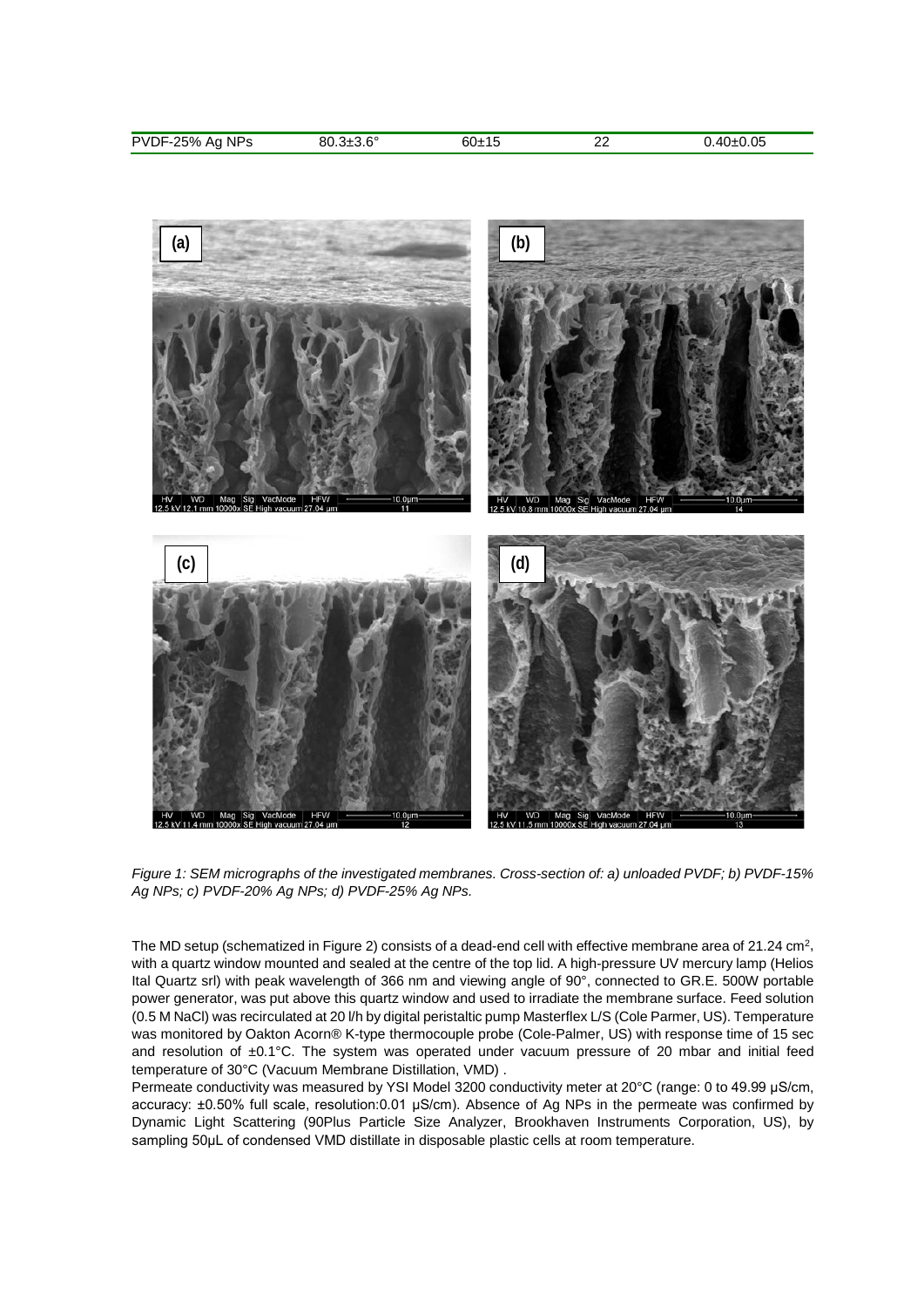

*Figure 2: VMD setup.* 

#### **3. Results and discussion**

The impact of plasmonic heating effect on the performance of NPs-loaded PVDF membranes is illustrated in Figure 3a. The difference between outlet and inlet temperatures in the bulk of the feed stream increased with time, attaining a steady-state profile in about 30 minutes. For virgin PVDF membranes, UV irradiation raised the temperature difference by about 2.5°C. On the other hand, the outlet feed temperature increased at increasing NPs content in the polymeric matrix: at best, VMD cell equipped with PVDF-25% Ag NPs membrane resulted in a temperature increase of more than 4°C.



*Figure 3: Time-variant performance of thermoplasmonic VMD system equipped with PVDF membranes at different Ag NPs content (feed: 0.5M NaCl solution): a) relative temperature increase in the bulk of the outlet feed stream with starting temperature of 30°C; b) transmembrane flux of water vapour.* 

Previous theoretical calculation showed that the amount of thermal energy produced by Ag NPs immobilized in the membrane is able to reverse the temperature polarization effect, leading to a interface feed temperature higher that in the bulk (Politano *et al.,* 2017). Specifically, the plasmonics heat flux doubled the heat flux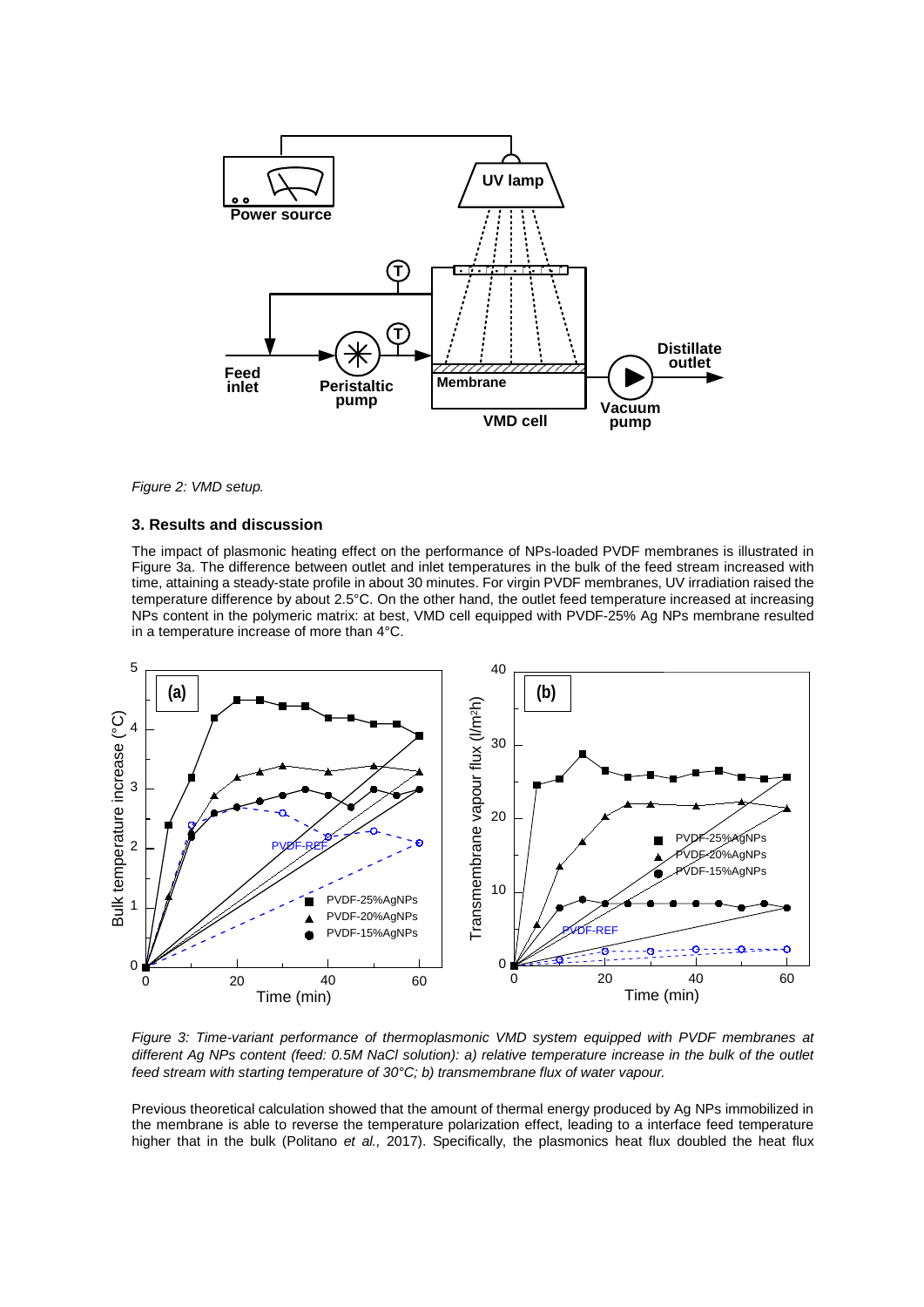associated to the latent evaporation heat through the membrane. As a result, for PVDF-25% Ag NPs membranes, the predicted steady-state increase of feed temperature at the interface was 24.2°C.

Time-variant transmembrane flux profiles over one hour of operation, for a 0.5M NaCl aqueous solution mimicking seawater salinity, are reported in Figure 3.b. The significantly lower vapour flux through unloaded PVDF membrane  $(-2.3 \text{ V/m}^2\text{h})$  with respect to those measured for NPs-loaded membranes supports these findings. At best, the vapour flux through PVDF-25% Ag NPs at 60 min is 25.7 I/m<sup>2</sup>h, i.e. about 11-fold higher than the correspondent values for unloaded PVDF membranes.

The higher NPs content in the PVDF polymeric matrix, the higher flux enhancement is achieved. The increase of transmembrane flux is not linearly dependent on the Ag NPs concentration: flux increased by 170% when changing from PVDF-15% Ag NPs to PVDF-20% Ag NPs membrane, and by further 20% when adopting PVDF-25% Ag NPs membrane.

The analysis of structural characteristics of membranes reported in Table 1 clearly indicates that morphological modifications related to inclusion of NPs in the polymer matrix is not sufficient to justify such a significant enhancement of the transmembrane flux.

The analysis of the temperature profile across the boundary layer at feed side (as a result of polarization phenomenon) and of the effect of photothermal plasmonic excitation determined by metal NPs, provides a new insight on the potentialities of these innovative mixed matrix membranes.

A temperature polarization factor (TPF) is defined as:

$$
TPF(\%) = \frac{T_{\text{feed,m}}}{T_{\text{feed,b}}} \times 100\tag{1}
$$

where  $T_{\text{feed},m}$  and  $T_{\text{feed},b}$  designate the feed temperature at the membrane interface and in the bulk, respectively. While TPF<100% in conventional VMD, surprisingly, the thermal energy produced by plasmonic nanofillers reversed the polarization effect, leading to an interface feed temperature higher that in the bulk and, ultimately, to TPF greater than 100% (Figure 4). Energy balance based on experimental tests carried out with pure water confirmed that the photothermal heat flux overcame up to 1.7 times the latent heat flux associated to water evaporation through the microporous membrane.



*Figure 4: Thermal profile within the boundary layer at the feed side: (a) the temperature decreases from bulk to membrane surface for an unloaded membrane as a consequence of water evaporation (polarization phenomenon); (b) temperature polarization is reversed due to photothermal effects in Ag NPs-loaded membranes.*